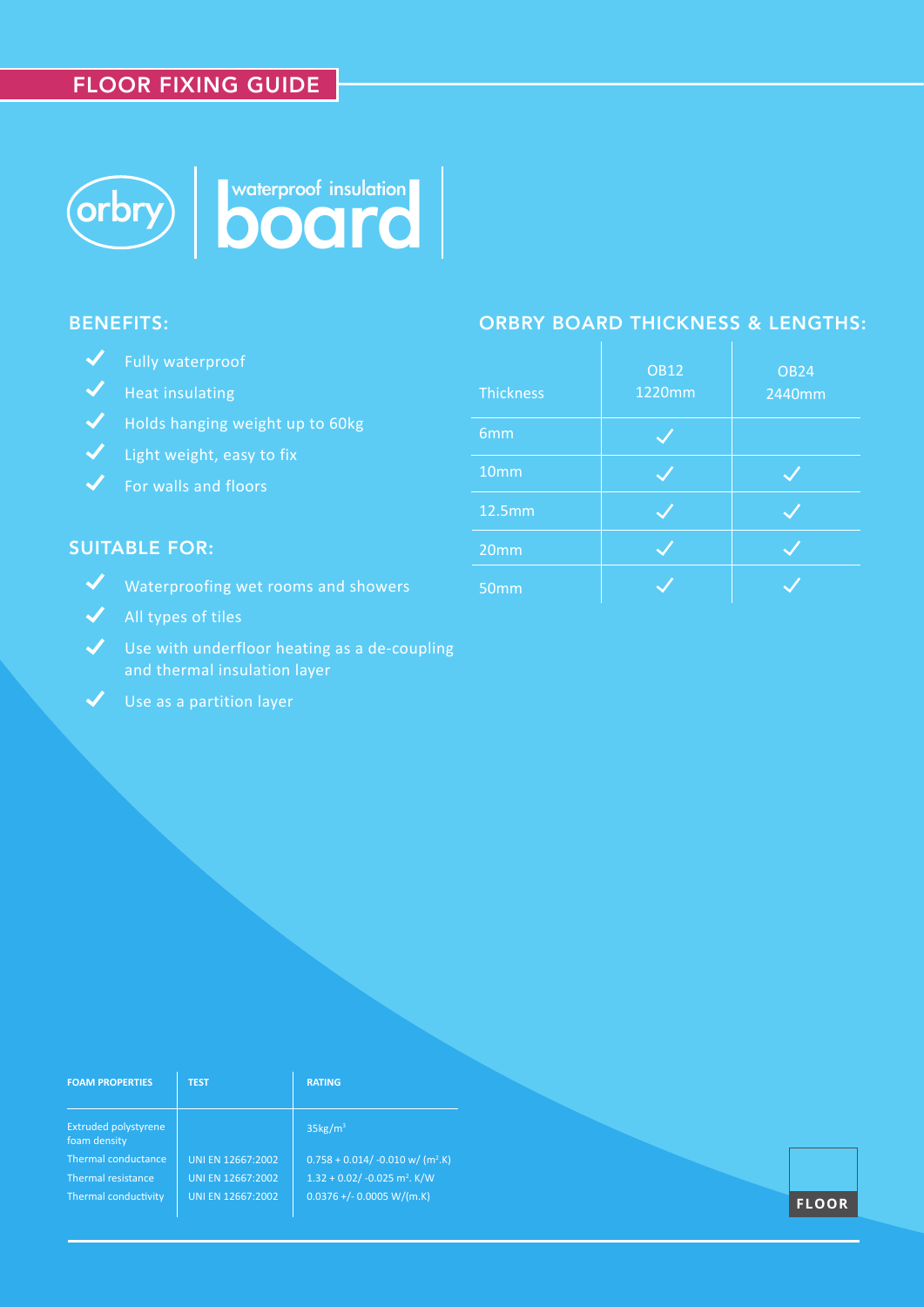#### SAND: CEMENT SCREED OR CONCRETE FLOORS

- **1.** All surfaces must be of good quality, sound, flat, clean and free from dust and other contaminants including paint.
- **2.** Apply a suitable flexible cement based adhesive ensuring no voids are left underneath and the boards and sub floor are 100% in contact with the adhesive.
- New sand and cement screeds need to have cured for at least three weeks and concrete floors for at least six weeks. - Boards should be laid in broken bond pattern.
- **3.** When fixing to dry areas, apply Orbry™ Self Adhesive Scrim  **Tape** to all horizontal and vertical joints using a thin layer of cement based tile adhesive and a float trowel (see Fig.2).

*When fixing over sand: cement screed or concrete the minimum board thickness is 6mm.* 

#### CALCIUM SULPHATE (GYPSUM BASED) SCREEDS

All surfaces must be of good quality, sound, flat, clean and free from dust and other contaminants including paint.

When fixing with cement based tile adhesives, the floor will need considerable preparation to ensure that a good bond is achieved. Please contact the adhesive manufacturer to obtain the correct specification.

#### **Alternatively, fix OrbryTM Boards using OrbryTM Spanker Dowels.**

- **1.** Using a 10mm drill bit, drill through the board to a depth equal to the length of the Orbry<sup>™</sup> Spanker Dowel.
- **2.** Insert the Orbry<sup>™</sup> Spanker Dowel into the hole and tap in the securing pin until the board is held in place.
- **3.** Drill additional holes every 300mm and loose fit with Orbry<sup>™</sup>  **Spanker Dowels**.
- **4.** Fit adjacent boards using same method and check for trueness.
- **5.** Hammer in all fixing pins until the Orbry™ Spanker Dowels are all securely fixed (see Fig.3). Do not over-hammer the dowels or they will crush the boards.

**3.** When fixing to dry areas, apply Orbry<sup>™</sup> Self Adhesive Scrim  **Tape** to all horizontal and vertical joints using a thin layer of cement based tile adhesive and a float trowel (see Fig.2).

- Boards should be laid in a broken bond pattern.

*10mm, or thicker, boards must be used when fixing over Calcium Sulphate screeds.* 

1. Orbry<sup>™</sup> Waterproof Tape, available in 5m and 10m rolls, and Orbry<sup>™</sup> Waterproof Corners, fixed with Orbry<sup>™</sup>  **Waterproof Tape Sealing Compound**. In addition the **OrbryTM Waterproof Tape** needs to be fixed to all skirtings with **OrbryTM Waterproof Internal & External Corners** (see Fig.4).

**Orbry™ Boards** are an ideal surface to tile on. They bond with all proprietary tile adhesives, so all you need to do is choose the correct adhesive for the type of tile you are fixing. If in doubt seek further advice from the adhesive and grout manufacturer. For a wet area installation you need to achieve a solid bed of adhesive, ensuring no voids are left beneath the tiles.

# FIXING ORBRY BOARDS:<br>
TIMBER FLOORS & FLOOR<br>
TIMBER FLOORS & FLOOR

**OrbryTM Boards** are ideal for fixing floor tiles to timber, screed and concrete floors. Fully waterproof, they can be used to create an insulated tanked wall and floor system ideal for wet rooms. When used with electric under floor heating systems, Orbry<sup>™</sup> **Boards** will increase the efficiency of the system by reducing heat loss to the surrounding environment, significantly reducing your electrical consumption. **OrbryTM Boards** are suitable for overlaying with ceramic tiles or stone.\*

> **Orbry™ Boards** can be cut easily with a utility knife. Even the largest boards weigh less than 10kg and can be handled and fixed by one person. The cut edge of a board can be rough, so suitable gloves should be worn.

#### TIMBER FLOORS

 **1.** Fix and level any loose floor boards. Floors must be stiff with minimum deflection under load.

 **2.** Spread a coat of rapid-setting cement polymer modified fast setting cement based adhesive onto the floor and lay the Orbry™ Boards into the adhesive. Then mechanically fix with Orbry<sup>™</sup> Stainless Steel Screws and Orbry<sup>™</sup> Backer Board Washers. (see fig.1) Boards should be laid in a broken bond pattern.

*When fixing over timber the minimum board thickness is 6mm.* 



#### $Fig.1$

\* Bathroom use (barefoot or slippered traffic only) mosaics need to be 25 x 25mm or larger. For medium wear areas minimum tile size needs to be 50 x 50mm. *Not suitable for use with vinyl flooring or carpeting.*

#### WATERPROOFING JOINTS FOR WET AREAS

**OrbryTM Boards** are fully waterproof and can be used to create a waterproof tanked system, so they are excellent for wet rooms and showers. When waterproofing an area, it is important to waterproof all joints. Tape all joints using one of the following waterproof tape systems:

#### TILING

#### CUTTING AND HANDLING

Fig.2 *Application of OrbryTM Self Adhesive Scrim Tape and cement based tile adhesive.*



Fig.3 *Hammering fixing pins into the OrbryTM Spanker Dowels.*

*Fixing the OrbryTM boards using OrbryTM Stainless Steel Screws and OrbryTM Backer Board Washers.*





Fig.4

*Fixing of an internal corner, using OrbryTM Adhesive Waterproof Tape and OrbryTM Waterproof Tape Sealing Compound.*